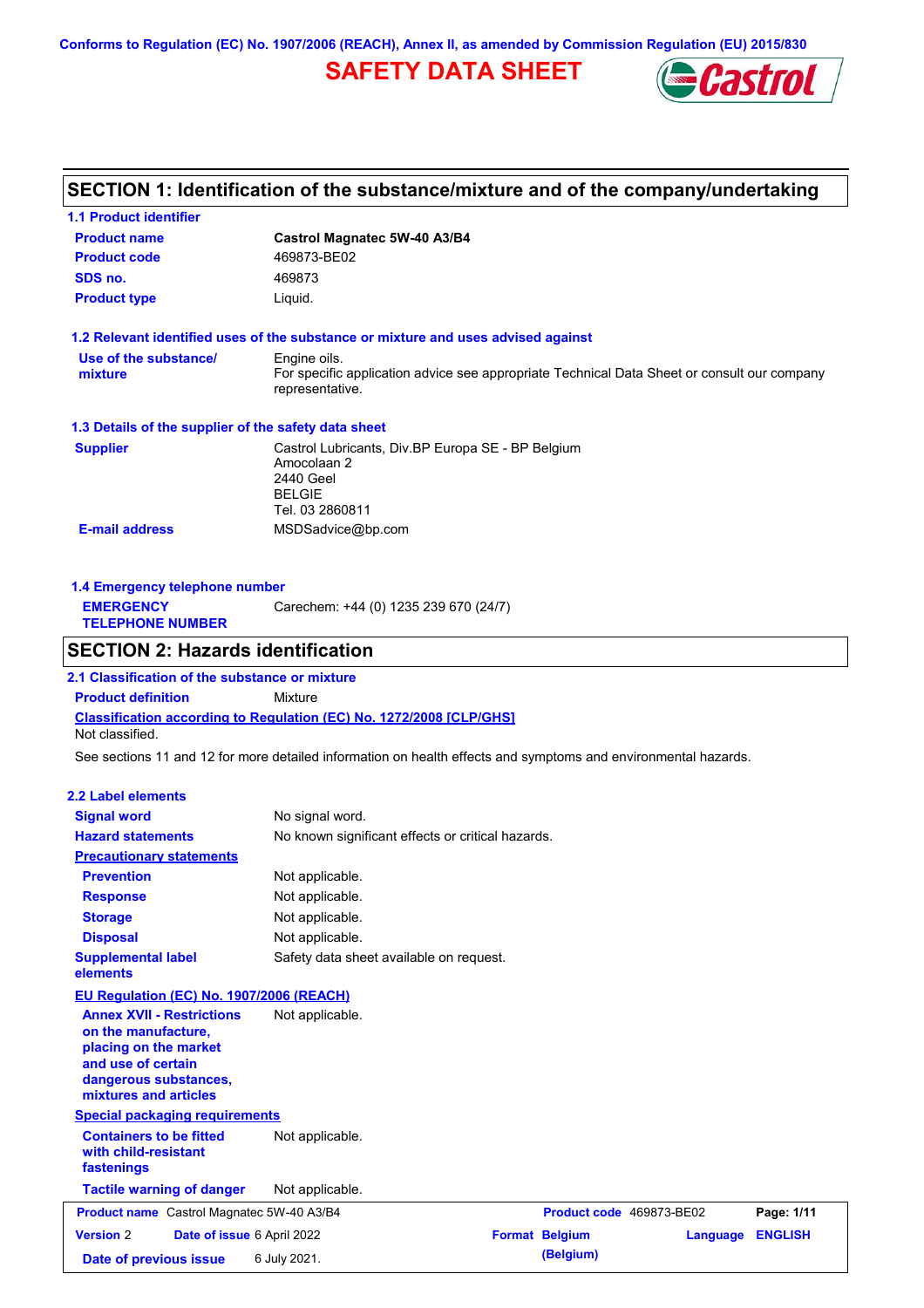## **SECTION 2: Hazards identification**

| 2.3 Other hazards                                                                                                        |                                                                                                                                                                                                                          |
|--------------------------------------------------------------------------------------------------------------------------|--------------------------------------------------------------------------------------------------------------------------------------------------------------------------------------------------------------------------|
| <b>Results of PBT and vPvB</b><br>assessment                                                                             | Product does not meet the criteria for PBT or vPvB according to Regulation (EC) No. 1907/2006,<br>Annex XIII.                                                                                                            |
| <b>Product meets the criteria</b><br>for PBT or vPvB according<br>to Regulation (EC) No.<br><b>1907/2006, Annex XIII</b> | This mixture does not contain any substances that are assessed to be a PBT or a vPvB.                                                                                                                                    |
| Other hazards which do<br>not result in classification                                                                   | Defatting to the skin.<br>USED ENGINE OILS<br>Used engine oil may contain hazardous components which have the potential to cause skin<br>cancer.<br>See Toxicological Information, section 11 of this Safety Data Sheet. |

### **SECTION 3: Composition/information on ingredients**

Mixture

### **3.2 Mixtures**

**Product definition**

Highly refined base oil (IP 346 DMSO extract < 3%). Proprietary performance additives.

| <b>Product/ingredient</b><br>name                                       | <b>Identifiers</b>                                                                   | $\frac{9}{6}$ | <b>Regulation (EC) No.</b><br>1272/2008 [CLP] | <b>Type</b> |
|-------------------------------------------------------------------------|--------------------------------------------------------------------------------------|---------------|-----------------------------------------------|-------------|
| Distillates (petroleum), hydrotreated<br>heavy paraffinic               | REACH #: 01-2119484627-25<br>EC: 265-157-1<br>CAS: 64742-54-7<br>Index: 649-467-00-8 | ≥50 - ≤75     | Not classified.                               | $[2]$       |
| Distillates (petroleum), hydrotreated<br>heavy paraffinic               | REACH #: 01-2119484627-25<br>EC: 265-157-1<br>CAS: 64742-54-7<br>Index: 649-467-00-8 | ≥25 - ≤50     | Asp. Tox. 1, H304                             | [1] [2]     |
| Distillates (petroleum), solvent-<br>dewaxed heavy paraffinic           | REACH #: 01-2119471299-27<br>EC: 265-169-7<br>CAS: 64742-65-0<br>Index: 649-474-00-6 | 55            | Not classified.                               | $[2]$       |
| Lubricating oils (petroleum), C15-30,<br>hydrotreated neutral oil-based | REACH #: 01-2119474878-16<br>EC: 276-737-9<br>CAS: 72623-86-0<br>Index: 649-482-00-X | -≤3           | Asp. Tox. 1, H304                             | [1] [2]     |
| Lubricating oils (petroleum), C20-50,<br>hydrotreated neutral oil-based | REACH #: 01-2119474889-13<br>EC: 276-738-4<br>CAS: 72623-87-1<br>Index: 649-483-00-5 | ו≥ ≤          | Asp. Tox. 1, H304                             | [1] [2]     |

### **See Section 16 for the full text of the H statements declared above.**

**Type** 

[1] Substance classified with a health or environmental hazard

[2] Substance with a workplace exposure limit

[3] Substance meets the criteria for PBT according to Regulation (EC) No. 1907/2006, Annex XIII

[4] Substance meets the criteria for vPvB according to Regulation (EC) No. 1907/2006, Annex XIII

[5] Substance of equivalent concern

[6] Additional disclosure due to company policy

Occupational exposure limits, if available, are listed in Section 8.

### **SECTION 4: First aid measures**

| 4.1 Description of first aid measures            |                                                                                                                                                                                                                                         |                |
|--------------------------------------------------|-----------------------------------------------------------------------------------------------------------------------------------------------------------------------------------------------------------------------------------------|----------------|
| <b>Eye contact</b>                               | In case of contact, immediately flush eyes with plenty of water for at least 15 minutes. Eyelids<br>should be held away from the eyeball to ensure thorough rinsing. Check for and remove any<br>contact lenses. Get medical attention. |                |
| <b>Skin contact</b>                              | Wash skin thoroughly with soap and water or use recognised skin cleanser. Remove<br>contaminated clothing and shoes. Wash clothing before reuse. Clean shoes thoroughly before<br>reuse. Get medical attention if irritation develops.  |                |
| <b>Inhalation</b>                                | If inhaled, remove to fresh air. Get medical attention if symptoms occur.                                                                                                                                                               |                |
| <b>Ingestion</b>                                 | Do not induce vomiting unless directed to do so by medical personnel. Get medical attention if<br>symptoms occur.                                                                                                                       |                |
| <b>Product name</b> Castrol Magnatec 5W-40 A3/B4 | Product code 469873-BE02                                                                                                                                                                                                                | Page: 2/11     |
| <b>Version 2</b><br>Date of issue 6 April 2022   | <b>Format Belgium</b><br>Language                                                                                                                                                                                                       | <b>ENGLISH</b> |
| Date of previous issue                           | (Belgium)<br>6 July 2021.                                                                                                                                                                                                               |                |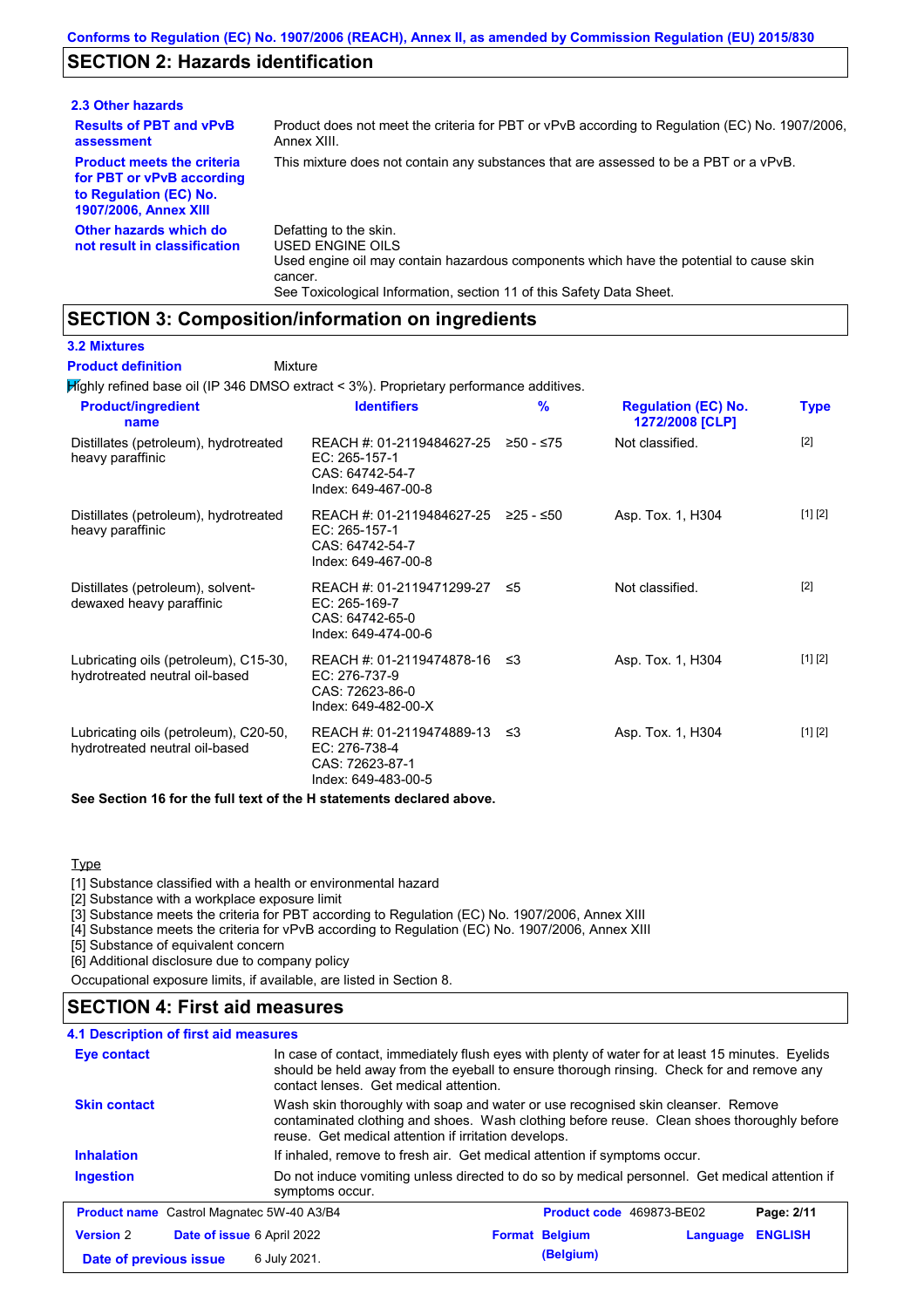|                                                           | Conforms to Regulation (EC) No. 1907/2006 (REACH), Annex II, as amended by Commission Regulation (EU) 2015/830                                                                                                                                                                                                                                                    |
|-----------------------------------------------------------|-------------------------------------------------------------------------------------------------------------------------------------------------------------------------------------------------------------------------------------------------------------------------------------------------------------------------------------------------------------------|
| <b>SECTION 4: First aid measures</b>                      |                                                                                                                                                                                                                                                                                                                                                                   |
| <b>Protection of first-aiders</b>                         | No action shall be taken involving any personal risk or without suitable training.                                                                                                                                                                                                                                                                                |
|                                                           | 4.2 Most important symptoms and effects, both acute and delayed                                                                                                                                                                                                                                                                                                   |
|                                                           | See Section 11 for more detailed information on health effects and symptoms.                                                                                                                                                                                                                                                                                      |
| <b>Potential acute health effects</b>                     |                                                                                                                                                                                                                                                                                                                                                                   |
| <b>Inhalation</b>                                         | Vapour inhalation under ambient conditions is not normally a problem due to low vapour<br>pressure.                                                                                                                                                                                                                                                               |
| <b>Ingestion</b>                                          | No known significant effects or critical hazards.                                                                                                                                                                                                                                                                                                                 |
| <b>Skin contact</b>                                       | Defatting to the skin. May cause skin dryness and irritation.                                                                                                                                                                                                                                                                                                     |
| <b>Eye contact</b>                                        | No known significant effects or critical hazards.                                                                                                                                                                                                                                                                                                                 |
|                                                           | Delayed and immediate effects as well as chronic effects from short and long-term exposure                                                                                                                                                                                                                                                                        |
| <b>Inhalation</b>                                         | Overexposure to the inhalation of airborne droplets or aerosols may cause irritation of the<br>respiratory tract.                                                                                                                                                                                                                                                 |
| <b>Ingestion</b>                                          | Ingestion of large quantities may cause nausea and diarrhoea.                                                                                                                                                                                                                                                                                                     |
| <b>Skin contact</b>                                       | Prolonged or repeated contact can defat the skin and lead to irritation and/or dermatitis.                                                                                                                                                                                                                                                                        |
| <b>Eye contact</b>                                        | Potential risk of transient stinging or redness if accidental eye contact occurs.                                                                                                                                                                                                                                                                                 |
|                                                           | 4.3 Indication of any immediate medical attention and special treatment needed                                                                                                                                                                                                                                                                                    |
| <b>Notes to physician</b>                                 | Treatment should in general be symptomatic and directed to relieving any effects.                                                                                                                                                                                                                                                                                 |
| <b>SECTION 5: Firefighting measures</b>                   |                                                                                                                                                                                                                                                                                                                                                                   |
| 5.1 Extinguishing media                                   |                                                                                                                                                                                                                                                                                                                                                                   |
| <b>Suitable extinguishing</b><br>media                    | In case of fire, use foam, dry chemical or carbon dioxide extinguisher or spray.                                                                                                                                                                                                                                                                                  |
| <b>Unsuitable extinguishing</b><br>media                  | Do not use water jet. The use of a water jet may cause the fire to spread by splashing the<br>burning product.                                                                                                                                                                                                                                                    |
| 5.2 Special hazards arising from the substance or mixture |                                                                                                                                                                                                                                                                                                                                                                   |
| <b>Hazards from the</b>                                   | In a fire or if heated, a pressure increase will occur and the container may burst.                                                                                                                                                                                                                                                                               |
| substance or mixture                                      |                                                                                                                                                                                                                                                                                                                                                                   |
| <b>Hazardous combustion</b><br>products                   | Combustion products may include the following:<br>carbon oxides (CO, CO <sub>2</sub> ) (carbon monoxide, carbon dioxide)                                                                                                                                                                                                                                          |
| <b>5.3 Advice for firefighters</b>                        |                                                                                                                                                                                                                                                                                                                                                                   |
| <b>Special precautions for</b><br>fire-fighters           | No action shall be taken involving any personal risk or without suitable training. Promptly<br>isolate the scene by removing all persons from the vicinity of the incident if there is a fire.                                                                                                                                                                    |
| <b>Special protective</b><br>equipment for fire-fighters  | Fire-fighters should wear appropriate protective equipment and self-contained breathing<br>apparatus (SCBA) with a full face-piece operated in positive pressure mode. Clothing for fire-<br>fighters (including helmets, protective boots and gloves) conforming to European standard EN<br>469 will provide a basic level of protection for chemical incidents. |
| <b>SECTION 6: Accidental release measures</b>             |                                                                                                                                                                                                                                                                                                                                                                   |
|                                                           | 6.1 Personal precautions, protective equipment and emergency procedures                                                                                                                                                                                                                                                                                           |
| For non-emergency<br>personnel                            | No action shall be taken involving any personal risk or without suitable training. Evacuate<br>surrounding areas. Keep unnecessary and unprotected personnel from entering. Do not touch<br>or walk through spilt material. Floors may be slippery; use care to avoid falling. Put on<br>appropriate personal protective equipment.                               |
| For emergency responders                                  | If specialised clothing is required to deal with the spillage, take note of any information in<br>Section 8 on suitable and unsuitable materials. See also the information in "For non-<br>emergency personnel".                                                                                                                                                  |
| <b>6.2 Environmental</b><br>precautions                   | Avoid dispersal of spilt material and runoff and contact with soil, waterways, drains and sewers.<br>Inform the relevant authorities if the product has caused environmental pollution (sewers,<br>waterways, soil or air).                                                                                                                                       |
| 6.3 Methods and material for containment and cleaning up  |                                                                                                                                                                                                                                                                                                                                                                   |
| <b>Small spill</b>                                        | Stop leak if without risk. Move containers from spill area. Absorb with an inert material and<br>place in an appropriate waste disposal container. Dispose of via a licensed waste disposal<br>contractor.                                                                                                                                                        |
| Product name Castrol Magnatec 5W-40 A3/B4                 | Product code 469873-BE02<br>Page: 3/11                                                                                                                                                                                                                                                                                                                            |
|                                                           |                                                                                                                                                                                                                                                                                                                                                                   |

**Date of issue** 6 April 2022 **Format Belgium Language ENGLISH**

**Date of previous issue** 6 July 2021. **Consumer Service 2018** (Belgium)

**Version** 2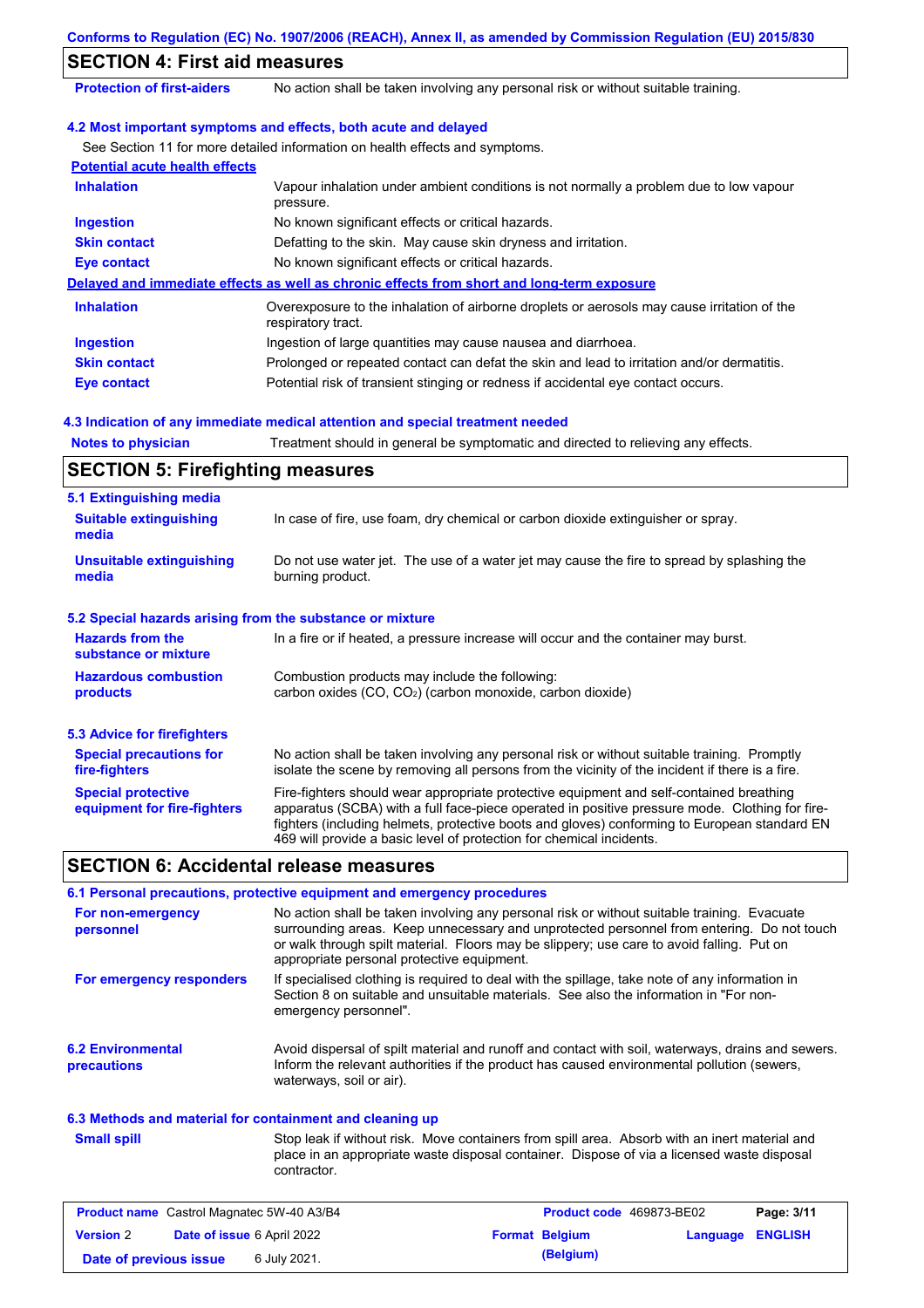# **SECTION 6: Accidental release measures**

| Large spill                               | Stop leak if without risk. Move containers from spill area. Prevent entry into sewers, water<br>courses, basements or confined areas. Contain and collect spillage with non-combustible,<br>absorbent material e.g. sand, earth, vermiculite or diatomaceous earth and place in container<br>for disposal according to local regulations. Dispose of via a licensed waste disposal contractor. |
|-------------------------------------------|------------------------------------------------------------------------------------------------------------------------------------------------------------------------------------------------------------------------------------------------------------------------------------------------------------------------------------------------------------------------------------------------|
| 6.4 Reference to other<br><b>sections</b> | See Section 1 for emergency contact information.<br>See Section 5 for firefighting measures.<br>See Section 8 for information on appropriate personal protective equipment.<br>See Section 12 for environmental precautions.<br>See Section 13 for additional waste treatment information.                                                                                                     |

# **SECTION 7: Handling and storage**

| 7.1 Precautions for safe handling                                                    |                                                                                                                                                                                                                                                                                                                                                                                                                                                                                          |
|--------------------------------------------------------------------------------------|------------------------------------------------------------------------------------------------------------------------------------------------------------------------------------------------------------------------------------------------------------------------------------------------------------------------------------------------------------------------------------------------------------------------------------------------------------------------------------------|
| <b>Protective measures</b>                                                           | Put on appropriate personal protective equipment.                                                                                                                                                                                                                                                                                                                                                                                                                                        |
| <b>Advice on general</b><br>occupational hygiene                                     | Eating, drinking and smoking should be prohibited in areas where this material is handled,<br>stored and processed. Wash thoroughly after handling. Remove contaminated clothing and<br>protective equipment before entering eating areas. See also Section 8 for additional<br>information on hygiene measures.                                                                                                                                                                         |
| <b>7.2 Conditions for safe</b><br>storage, including any<br><i>incompatibilities</i> | Store in accordance with local requlations. Store in a dry, cool and well-ventilated area, away<br>from incompatible materials (see Section 10). Keep away from heat and direct sunlight. Keep<br>container tightly closed and sealed until ready for use. Containers that have been opened must<br>be carefully resealed and kept upright to prevent leakage. Store and use only in equipment/<br>containers designed for use with this product. Do not store in unlabelled containers. |
| Not suitable                                                                         | Prolonged exposure to elevated temperature                                                                                                                                                                                                                                                                                                                                                                                                                                               |
| 7.3 Specific end use(s)                                                              |                                                                                                                                                                                                                                                                                                                                                                                                                                                                                          |
| <b>Recommendations</b>                                                               | See section 1.2 and Exposure scenarios in annex, if applicable.                                                                                                                                                                                                                                                                                                                                                                                                                          |

### **SECTION 8: Exposure controls/personal protection**

### **8.1 Control parameters**

**Occupational exposure limits**

| <b>Product/ingredient name</b>                                                 |              | <b>Exposure limit values</b>                                                                                                                                                                                                                                                                                                                                                                                                                                                                                                                                                                                                                                                                                                                                                                                                                               |  |  |  |  |
|--------------------------------------------------------------------------------|--------------|------------------------------------------------------------------------------------------------------------------------------------------------------------------------------------------------------------------------------------------------------------------------------------------------------------------------------------------------------------------------------------------------------------------------------------------------------------------------------------------------------------------------------------------------------------------------------------------------------------------------------------------------------------------------------------------------------------------------------------------------------------------------------------------------------------------------------------------------------------|--|--|--|--|
| Distillates (petroleum), hydrotreated heavy paraffinic Limit values (Belgium). |              | TWA: 5 mg/m <sup>3</sup> 8 hours. Issued/Revised: 10/2002 Form: Mist<br>STEL: 10 mg/m <sup>3</sup> 15 minutes. Issued/Revised: 10/2002 Form: Mist                                                                                                                                                                                                                                                                                                                                                                                                                                                                                                                                                                                                                                                                                                          |  |  |  |  |
| Distillates (petroleum), hydrotreated heavy paraffinic                         |              | Limit values (Belgium).<br>TWA: 5 mg/m <sup>3</sup> 8 hours. Issued/Revised: 10/2002 Form: Mist<br>STEL: 10 mg/m <sup>3</sup> 15 minutes. Issued/Revised: 10/2002 Form: Mist                                                                                                                                                                                                                                                                                                                                                                                                                                                                                                                                                                                                                                                                               |  |  |  |  |
| Distillates (petroleum), solvent-dewaxed heavy                                 |              | Limit values (Belgium).                                                                                                                                                                                                                                                                                                                                                                                                                                                                                                                                                                                                                                                                                                                                                                                                                                    |  |  |  |  |
| paraffinic                                                                     |              | TWA: 5 mg/m <sup>3</sup> 8 hours. Issued/Revised: 10/2002 Form: Mist<br>STEL: 10 mg/m <sup>3</sup> 15 minutes. Issued/Revised: 10/2002 Form: Mist                                                                                                                                                                                                                                                                                                                                                                                                                                                                                                                                                                                                                                                                                                          |  |  |  |  |
| Lubricating oils (petroleum), C15-30, hydrotreated<br>neutral oil-based        |              | Limit values (Belgium).                                                                                                                                                                                                                                                                                                                                                                                                                                                                                                                                                                                                                                                                                                                                                                                                                                    |  |  |  |  |
|                                                                                |              | TWA: 5 mg/m <sup>3</sup> 8 hours. Issued/Revised: 10/2002 Form: Mist<br>STEL: 10 mg/m <sup>3</sup> 15 minutes. Issued/Revised: 10/2002 Form: Mist                                                                                                                                                                                                                                                                                                                                                                                                                                                                                                                                                                                                                                                                                                          |  |  |  |  |
| Lubricating oils (petroleum), C20-50, hydrotreated<br>neutral oil-based        |              | Limit values (Belgium).                                                                                                                                                                                                                                                                                                                                                                                                                                                                                                                                                                                                                                                                                                                                                                                                                                    |  |  |  |  |
|                                                                                |              | TWA: 5 mg/m <sup>3</sup> 8 hours. Issued/Revised: 10/2002 Form: Mist<br>STEL: 10 mg/m <sup>3</sup> 15 minutes. Issued/Revised: 10/2002 Form: Mist                                                                                                                                                                                                                                                                                                                                                                                                                                                                                                                                                                                                                                                                                                          |  |  |  |  |
| guidance only.                                                                 |              | Whilst specific OELs for certain components may be shown in this section, other components may be present in any mist,<br>vapour or dust produced. Therefore, the specific OELs may not be applicable to the product as a whole and are provided for                                                                                                                                                                                                                                                                                                                                                                                                                                                                                                                                                                                                       |  |  |  |  |
| <b>Recommended monitoring</b><br>procedures                                    |              | If this product contains ingredients with exposure limits, personal, workplace atmosphere or<br>biological monitoring may be required to determine the effectiveness of the ventilation or other<br>control measures and/or the necessity to use respiratory protective equipment. Reference<br>should be made to monitoring standards, such as the following: European Standard EN 689<br>(Workplace atmospheres - Guidance for the assessment of exposure by inhalation to chemical<br>agents for comparison with limit values and measurement strategy) European Standard EN<br>14042 (Workplace atmospheres - Guide for the application and use of procedures for the<br>assessment of exposure to chemical and biological agents) European Standard EN 482<br>(Workplace atmospheres - General requirements for the performance of procedures for the |  |  |  |  |
| <b>Product name</b> Castrol Magnatec 5W-40 A3/B4                               |              | Product code 469873-BE02<br>Page: 4/11                                                                                                                                                                                                                                                                                                                                                                                                                                                                                                                                                                                                                                                                                                                                                                                                                     |  |  |  |  |
| <b>Version 2</b><br>Date of issue 6 April 2022                                 |              | <b>ENGLISH</b><br><b>Format Belgium</b><br><b>Language</b>                                                                                                                                                                                                                                                                                                                                                                                                                                                                                                                                                                                                                                                                                                                                                                                                 |  |  |  |  |
| Date of previous issue                                                         | 6 July 2021. | (Belgium)                                                                                                                                                                                                                                                                                                                                                                                                                                                                                                                                                                                                                                                                                                                                                                                                                                                  |  |  |  |  |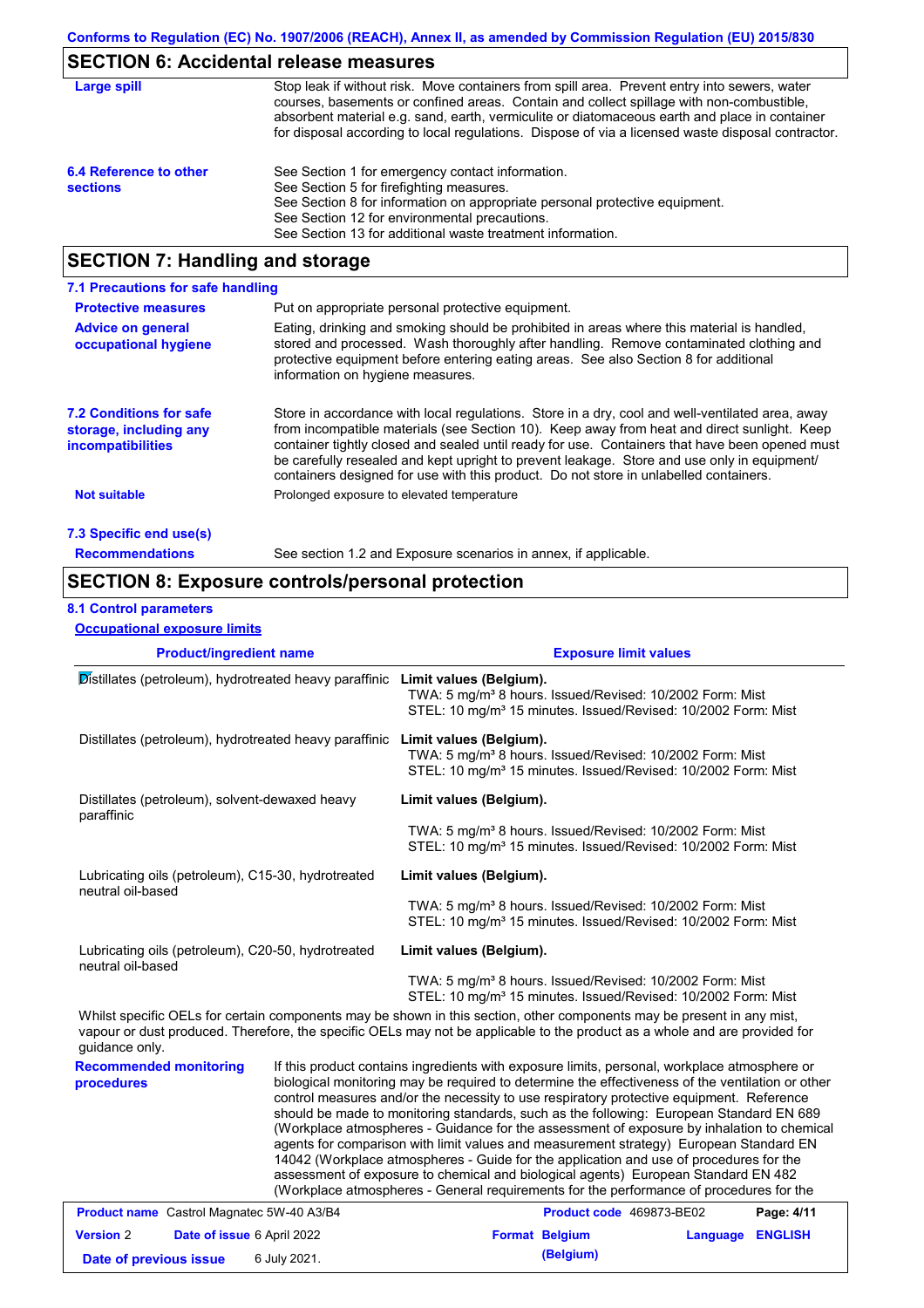# **SECTION 8: Exposure controls/personal protection**

measurement of chemical agents) Reference to national guidance documents for methods for the determination of hazardous substances will also be required.

| <b>Derived No Effect Level</b>                                                                     |                                                                                                                                                                                                                                                                                                                                                                                                                                                                                                                                                                                                                                                                                                                                                                                                                                                                                                                                                                                                         |                                                   |                         |            |
|----------------------------------------------------------------------------------------------------|---------------------------------------------------------------------------------------------------------------------------------------------------------------------------------------------------------------------------------------------------------------------------------------------------------------------------------------------------------------------------------------------------------------------------------------------------------------------------------------------------------------------------------------------------------------------------------------------------------------------------------------------------------------------------------------------------------------------------------------------------------------------------------------------------------------------------------------------------------------------------------------------------------------------------------------------------------------------------------------------------------|---------------------------------------------------|-------------------------|------------|
| No DNELs/DMELs available.                                                                          |                                                                                                                                                                                                                                                                                                                                                                                                                                                                                                                                                                                                                                                                                                                                                                                                                                                                                                                                                                                                         |                                                   |                         |            |
| <b>Predicted No Effect Concentration</b>                                                           |                                                                                                                                                                                                                                                                                                                                                                                                                                                                                                                                                                                                                                                                                                                                                                                                                                                                                                                                                                                                         |                                                   |                         |            |
| No PNECs available                                                                                 |                                                                                                                                                                                                                                                                                                                                                                                                                                                                                                                                                                                                                                                                                                                                                                                                                                                                                                                                                                                                         |                                                   |                         |            |
|                                                                                                    |                                                                                                                                                                                                                                                                                                                                                                                                                                                                                                                                                                                                                                                                                                                                                                                                                                                                                                                                                                                                         |                                                   |                         |            |
| <b>8.2 Exposure controls</b>                                                                       |                                                                                                                                                                                                                                                                                                                                                                                                                                                                                                                                                                                                                                                                                                                                                                                                                                                                                                                                                                                                         |                                                   |                         |            |
| <b>Appropriate engineering</b><br><b>controls</b>                                                  | Provide exhaust ventilation or other engineering controls to keep the relevant airborne<br>concentrations below their respective occupational exposure limits.<br>All activities involving chemicals should be assessed for their risks to health, to ensure<br>exposures are adequately controlled. Personal protective equipment should only be considered<br>after other forms of control measures (e.g. engineering controls) have been suitably evaluated.<br>Personal protective equipment should conform to appropriate standards, be suitable for use, be<br>kept in good condition and properly maintained.<br>Your supplier of personal protective equipment should be consulted for advice on selection and<br>appropriate standards. For further information contact your national organisation for standards.<br>The final choice of protective equipment will depend upon a risk assessment. It is important to<br>ensure that all items of personal protective equipment are compatible. |                                                   |                         |            |
| <b>Individual protection measures</b>                                                              |                                                                                                                                                                                                                                                                                                                                                                                                                                                                                                                                                                                                                                                                                                                                                                                                                                                                                                                                                                                                         |                                                   |                         |            |
| <b>Hygiene measures</b>                                                                            | Wash hands, forearms and face thoroughly after handling chemical products, before eating,<br>smoking and using the lavatory and at the end of the working period. Ensure that eyewash<br>stations and safety showers are close to the workstation location.                                                                                                                                                                                                                                                                                                                                                                                                                                                                                                                                                                                                                                                                                                                                             |                                                   |                         |            |
| <b>Respiratory protection</b>                                                                      | In case of insufficient ventilation, wear suitable respiratory equipment.<br>The correct choice of respiratory protection depends upon the chemicals being handled, the<br>conditions of work and use, and the condition of the respiratory equipment. Safety procedures<br>should be developed for each intended application. Respiratory protection equipment should<br>therefore be chosen in consultation with the supplier/manufacturer and with a full assessment<br>of the working conditions.                                                                                                                                                                                                                                                                                                                                                                                                                                                                                                   |                                                   |                         |            |
| <b>Eye/face protection</b>                                                                         | Safety glasses with side shields.                                                                                                                                                                                                                                                                                                                                                                                                                                                                                                                                                                                                                                                                                                                                                                                                                                                                                                                                                                       |                                                   |                         |            |
| <b>Skin protection</b>                                                                             |                                                                                                                                                                                                                                                                                                                                                                                                                                                                                                                                                                                                                                                                                                                                                                                                                                                                                                                                                                                                         |                                                   |                         |            |
| <b>Hand protection</b>                                                                             | <b>General Information:</b>                                                                                                                                                                                                                                                                                                                                                                                                                                                                                                                                                                                                                                                                                                                                                                                                                                                                                                                                                                             |                                                   |                         |            |
|                                                                                                    | Because specific work environments and material handling practices vary, safety procedures<br>should be developed for each intended application. The correct choice of protective gloves<br>depends upon the chemicals being handled, and the conditions of work and use. Most gloves<br>provide protection for only a limited time before they must be discarded and replaced (even the<br>best chemically resistant gloves will break down after repeated chemical exposures).                                                                                                                                                                                                                                                                                                                                                                                                                                                                                                                        |                                                   |                         |            |
|                                                                                                    | Gloves should be chosen in consultation with the supplier / manufacturer and taking account of<br>a full assessment of the working conditions.                                                                                                                                                                                                                                                                                                                                                                                                                                                                                                                                                                                                                                                                                                                                                                                                                                                          |                                                   |                         |            |
|                                                                                                    | Recommended: Nitrile gloves.<br><b>Breakthrough time:</b>                                                                                                                                                                                                                                                                                                                                                                                                                                                                                                                                                                                                                                                                                                                                                                                                                                                                                                                                               |                                                   |                         |            |
|                                                                                                    | Breakthrough time data are generated by glove manufacturers under laboratory test conditions<br>and represent how long a glove can be expected to provide effective permeation resistance. It<br>is important when following breakthrough time recommendations that actual workplace<br>conditions are taken into account. Always consult with your glove supplier for up-to-date<br>technical information on breakthrough times for the recommended glove type.<br>Our recommendations on the selection of gloves are as follows:                                                                                                                                                                                                                                                                                                                                                                                                                                                                      |                                                   |                         |            |
|                                                                                                    | Continuous contact:                                                                                                                                                                                                                                                                                                                                                                                                                                                                                                                                                                                                                                                                                                                                                                                                                                                                                                                                                                                     |                                                   |                         |            |
|                                                                                                    | Gloves with a minimum breakthrough time of 240 minutes, or >480 minutes if suitable gloves<br>can be obtained.<br>If suitable gloves are not available to offer that level of protection, gloves with shorter<br>breakthrough times may be acceptable as long as appropriate glove maintenance and<br>replacement regimes are determined and adhered to.                                                                                                                                                                                                                                                                                                                                                                                                                                                                                                                                                                                                                                                |                                                   |                         |            |
|                                                                                                    | Short-term / splash protection:                                                                                                                                                                                                                                                                                                                                                                                                                                                                                                                                                                                                                                                                                                                                                                                                                                                                                                                                                                         |                                                   |                         |            |
|                                                                                                    | Recommended breakthrough times as above.<br>It is recognised that for short-term, transient exposures, gloves with shorter breakthrough times<br>may commonly be used. Therefore, appropriate maintenance and replacement regimes must<br>be determined and rigorously followed.                                                                                                                                                                                                                                                                                                                                                                                                                                                                                                                                                                                                                                                                                                                        |                                                   |                         |            |
|                                                                                                    |                                                                                                                                                                                                                                                                                                                                                                                                                                                                                                                                                                                                                                                                                                                                                                                                                                                                                                                                                                                                         |                                                   |                         |            |
| <b>Product name</b> Castrol Magnatec 5W-40 A3/B4<br><b>Version 2</b><br>Date of issue 6 April 2022 |                                                                                                                                                                                                                                                                                                                                                                                                                                                                                                                                                                                                                                                                                                                                                                                                                                                                                                                                                                                                         | Product code 469873-BE02<br><b>Format Belgium</b> | <b>Language ENGLISH</b> | Page: 5/11 |
|                                                                                                    |                                                                                                                                                                                                                                                                                                                                                                                                                                                                                                                                                                                                                                                                                                                                                                                                                                                                                                                                                                                                         |                                                   |                         |            |

**Date of previous issue** 6 July 2021.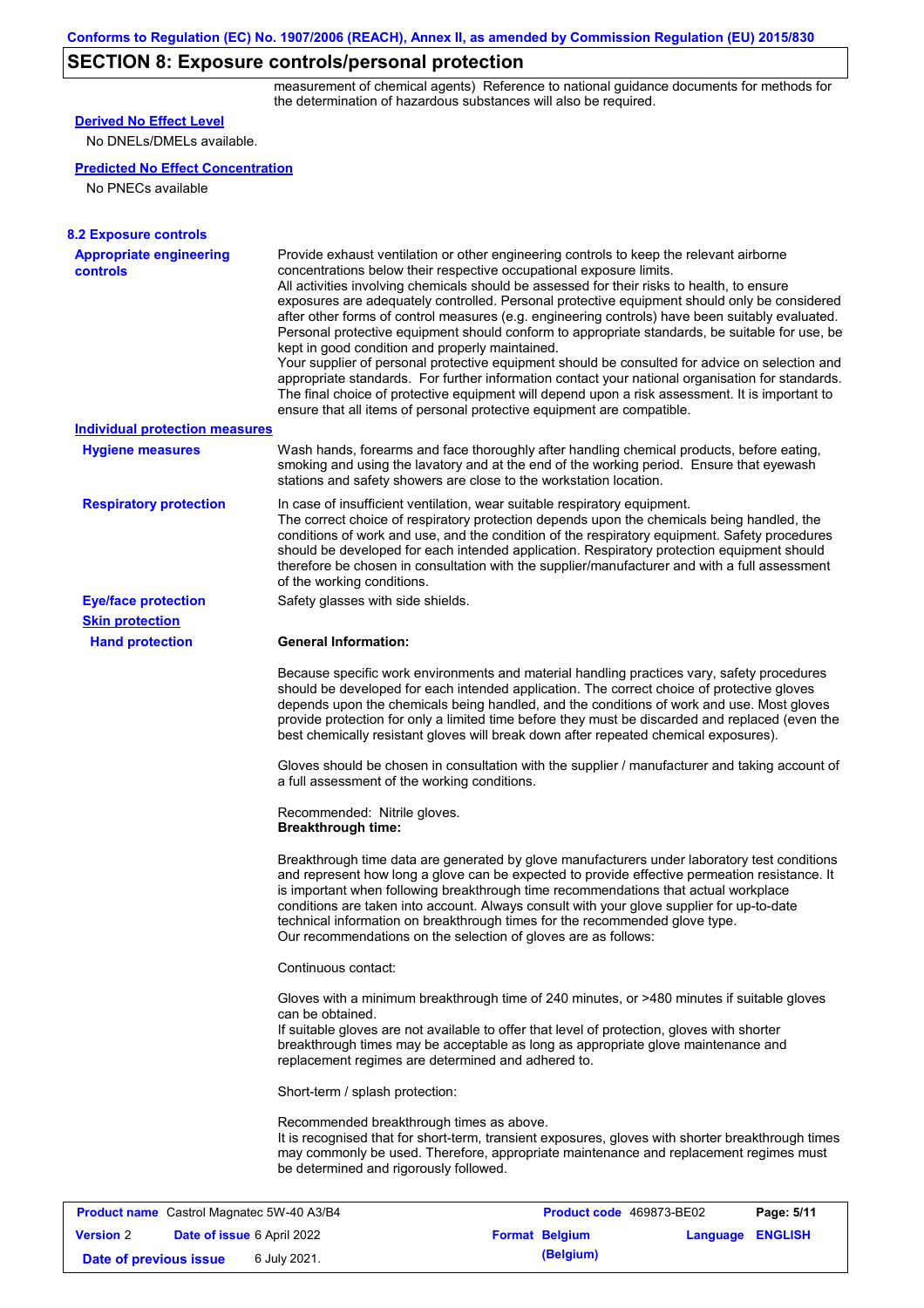# **SECTION 8: Exposure controls/personal protection**

### **Glove Thickness:**

For general applications, we recommend gloves with a thickness typically greater than 0.35 mm.

|                                                  | It should be emphasised that glove thickness is not necessarily a good predictor of glove<br>resistance to a specific chemical, as the permeation efficiency of the glove will be dependent<br>on the exact composition of the glove material. Therefore, glove selection should also be based<br>on consideration of the task requirements and knowledge of breakthrough times.<br>Glove thickness may also vary depending on the glove manufacturer, the glove type and the<br>glove model. Therefore, the manufacturers' technical data should always be taken into account<br>to ensure selection of the most appropriate glove for the task.                                     |
|--------------------------------------------------|---------------------------------------------------------------------------------------------------------------------------------------------------------------------------------------------------------------------------------------------------------------------------------------------------------------------------------------------------------------------------------------------------------------------------------------------------------------------------------------------------------------------------------------------------------------------------------------------------------------------------------------------------------------------------------------|
|                                                  | Note: Depending on the activity being conducted, gloves of varying thickness may be required<br>for specific tasks. For example:                                                                                                                                                                                                                                                                                                                                                                                                                                                                                                                                                      |
|                                                  | • Thinner gloves (down to 0.1 mm or less) may be required where a high degree of manual<br>dexterity is needed. However, these gloves are only likely to give short duration protection and<br>would normally be just for single use applications, then disposed of.                                                                                                                                                                                                                                                                                                                                                                                                                  |
|                                                  | • Thicker gloves (up to 3 mm or more) may be required where there is a mechanical (as well<br>as a chemical) risk i.e. where there is abrasion or puncture potential.                                                                                                                                                                                                                                                                                                                                                                                                                                                                                                                 |
| <b>Skin and body</b>                             | Use of protective clothing is good industrial practice.<br>Personal protective equipment for the body should be selected based on the task being<br>performed and the risks involved and should be approved by a specialist before handling this<br>product.<br>Cotton or polyester/cotton overalls will only provide protection against light superficial<br>contamination that will not soak through to the skin. Overalls should be laundered on a regular<br>basis. When the risk of skin exposure is high (e.g. when cleaning up spillages or if there is a<br>risk of splashing) then chemical resistant aprons and/or impervious chemical suits and boots<br>will be required. |
| <b>Refer to standards:</b>                       | Respiratory protection: EN 529<br>Gloves: EN 420, EN 374<br>Eye protection: EN 166<br>Filtering half-mask: EN 149<br>Filtering half-mask with valve: EN 405<br>Half-mask: EN 140 plus filter<br>Full-face mask: EN 136 plus filter<br>Particulate filters: EN 143<br>Gas/combined filters: EN 14387                                                                                                                                                                                                                                                                                                                                                                                   |
| <b>Environmental exposure</b><br><b>controls</b> | Emissions from ventilation or work process equipment should be checked to ensure they<br>comply with the requirements of environmental protection legislation. In some cases, fume<br>scrubbers, filters or engineering modifications to the process equipment will be necessary to<br>reduce emissions to acceptable levels.                                                                                                                                                                                                                                                                                                                                                         |

### **SECTION 9: Physical and chemical properties**

The conditions of measurement of all properties are at standard temperature and pressure unless otherwise indicated.

### **9.1 Information on basic physical and chemical properties**

| <b>Appearance</b>                                      |                                              |                          |          |                |
|--------------------------------------------------------|----------------------------------------------|--------------------------|----------|----------------|
| <b>Physical state</b>                                  | Liquid.                                      |                          |          |                |
| <b>Colour</b>                                          | Amber. [Light]                               |                          |          |                |
| <b>Odour</b>                                           | Not available.                               |                          |          |                |
| <b>Odour threshold</b>                                 | Not available.                               |                          |          |                |
| pH                                                     | Not applicable.                              |                          |          |                |
| <b>Melting point/freezing point</b>                    | Not available.                               |                          |          |                |
| Initial boiling point and boiling<br>range             | Not available.                               |                          |          |                |
| <b>Pour point</b>                                      | -42 $^{\circ}$ C                             |                          |          |                |
| <b>Flash point</b>                                     | Closed cup: 203°C (397.4°F) [Pensky-Martens] |                          |          |                |
| <b>Evaporation rate</b>                                | Not available.                               |                          |          |                |
| <b>Flammability (solid, gas)</b>                       | Not available.                               |                          |          |                |
| <b>Upper/lower flammability or</b><br>explosive limits | Not available.                               |                          |          |                |
| <b>Vapour pressure</b>                                 | Not available.                               |                          |          |                |
| <b>Product name</b> Castrol Magnatec 5W-40 A3/B4       |                                              | Product code 469873-BE02 |          | Page: 6/11     |
| <b>Version 2</b><br>Date of issue 6 April 2022         |                                              | <b>Format Belgium</b>    | Language | <b>ENGLISH</b> |
| Date of previous issue                                 | 6 July 2021.                                 | (Belgium)                |          |                |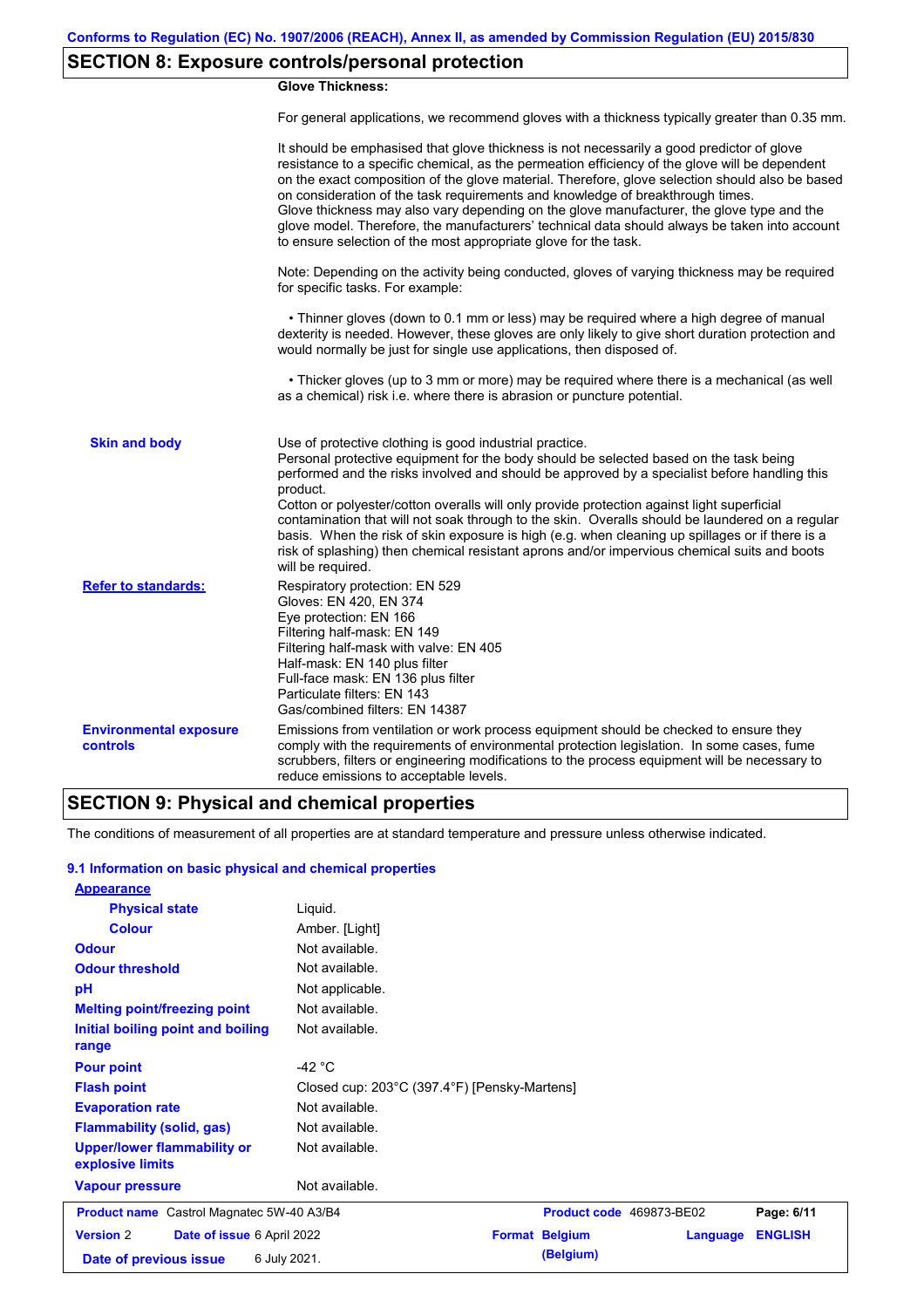# **SECTION 9: Physical and chemical properties**

|                                                   |                                                                                                                                        | Vapour Pressure at 20°C |         |                    | Vapour pressure at 50°C |     |               |
|---------------------------------------------------|----------------------------------------------------------------------------------------------------------------------------------------|-------------------------|---------|--------------------|-------------------------|-----|---------------|
|                                                   | <b>Ingredient name</b>                                                                                                                 | mm Hg kPa               |         | <b>Method</b>      | m <sub>m</sub><br>Hg    | kPa | <b>Method</b> |
|                                                   | Distillates (petroleum),<br>hydrotreated heavy<br>paraffinic                                                                           | < 0.08                  | < 0.011 | <b>ASTM D 5191</b> |                         |     |               |
|                                                   | Distillates (petroleum),<br>hydrotreated heavy<br>paraffinic                                                                           | < 0.08                  | < 0.011 | <b>ASTM D 5191</b> |                         |     |               |
|                                                   | Distillates (petroleum),<br>solvent-dewaxed<br>heavy paraffinic                                                                        | < 0.08                  | < 0.011 | <b>ASTM D 5191</b> |                         |     |               |
|                                                   | Lubricating oils<br>(petroleum), C15-30,<br>hydrotreated neutral oil-<br>based                                                         | < 0.08                  | < 0.011 | <b>ASTM D 5191</b> |                         |     |               |
|                                                   | Lubricating oils<br>(petroleum), C20-50,<br>hydrotreated neutral oil-<br>based                                                         | < 0.08                  | < 0.011 | <b>ASTM D 5191</b> |                         |     |               |
| <b>Vapour density</b>                             | Not available.                                                                                                                         |                         |         |                    |                         |     |               |
| <b>Relative density</b>                           | Not available.                                                                                                                         |                         |         |                    |                         |     |               |
| <b>Density</b>                                    | <del></del> <del>≰</del> 1000 kg/m <sup>3</sup> (<1 g/cm <sup>3</sup> ) at 15°C                                                        |                         |         |                    |                         |     |               |
| <b>Solubility(ies)</b>                            | insoluble in water.                                                                                                                    |                         |         |                    |                         |     |               |
| <b>Partition coefficient: n-octanol/</b><br>water | Not applicable.                                                                                                                        |                         |         |                    |                         |     |               |
| <b>Auto-ignition temperature</b>                  | Not available.                                                                                                                         |                         |         |                    |                         |     |               |
| <b>Decomposition temperature</b>                  | Not available.                                                                                                                         |                         |         |                    |                         |     |               |
| <b>Viscosity</b>                                  | Kinematic: 86 mm <sup>2</sup> /s (86 cSt) at $40^{\circ}$ C<br>Kinematic: 13.5 to 16.2 mm <sup>2</sup> /s (13.5 to 16.2 cSt) at 100 °C |                         |         |                    |                         |     |               |
| <b>Explosive properties</b>                       | Not available.                                                                                                                         |                         |         |                    |                         |     |               |
| <b>Oxidising properties</b>                       | Not available.                                                                                                                         |                         |         |                    |                         |     |               |
| <b>Particle characteristics</b>                   |                                                                                                                                        |                         |         |                    |                         |     |               |
| <b>Median particle size</b>                       | Not applicable.                                                                                                                        |                         |         |                    |                         |     |               |
| 9.2 Other information                             |                                                                                                                                        |                         |         |                    |                         |     |               |
| No additional information.                        |                                                                                                                                        |                         |         |                    |                         |     |               |

# **SECTION 10: Stability and reactivity**

| <b>10.1 Reactivity</b>                            | No specific test data available for this product. Refer to Conditions to avoid and Incompatible<br>materials for additional information.                                |
|---------------------------------------------------|-------------------------------------------------------------------------------------------------------------------------------------------------------------------------|
| <b>10.2 Chemical stability</b>                    | The product is stable.                                                                                                                                                  |
| <b>10.3 Possibility of</b><br>hazardous reactions | Under normal conditions of storage and use, hazardous reactions will not occur.<br>Under normal conditions of storage and use, hazardous polymerisation will not occur. |
| <b>10.4 Conditions to avoid</b>                   | Avoid all possible sources of ignition (spark or flame).                                                                                                                |
| <b>10.5 Incompatible materials</b>                | Reactive or incompatible with the following materials: oxidising materials.                                                                                             |
| <b>10.6 Hazardous</b><br>decomposition products   | Under normal conditions of storage and use, hazardous decomposition products should not be<br>produced.                                                                 |

# **SECTION 11: Toxicological information**

| 11.1 Information on toxicological effects          |                                                  |                       |           |                          |                |
|----------------------------------------------------|--------------------------------------------------|-----------------------|-----------|--------------------------|----------------|
| <b>Acute toxicity estimates</b>                    |                                                  |                       |           |                          |                |
| Not available.                                     |                                                  |                       |           |                          |                |
| <b>Information on likely</b><br>routes of exposure | Routes of entry anticipated: Dermal, Inhalation. |                       |           |                          |                |
| <b>Potential acute health effects</b>              |                                                  |                       |           |                          |                |
| <b>Product name</b> Castrol Magnatec 5W-40 A3/B4   |                                                  |                       |           | Product code 469873-BE02 | Page: 7/11     |
| <b>Version 2</b><br>Date of issue 6 April 2022     |                                                  | <b>Format Belgium</b> |           | Language                 | <b>ENGLISH</b> |
| Date of previous issue                             | 6 July 2021.                                     |                       | (Belgium) |                          |                |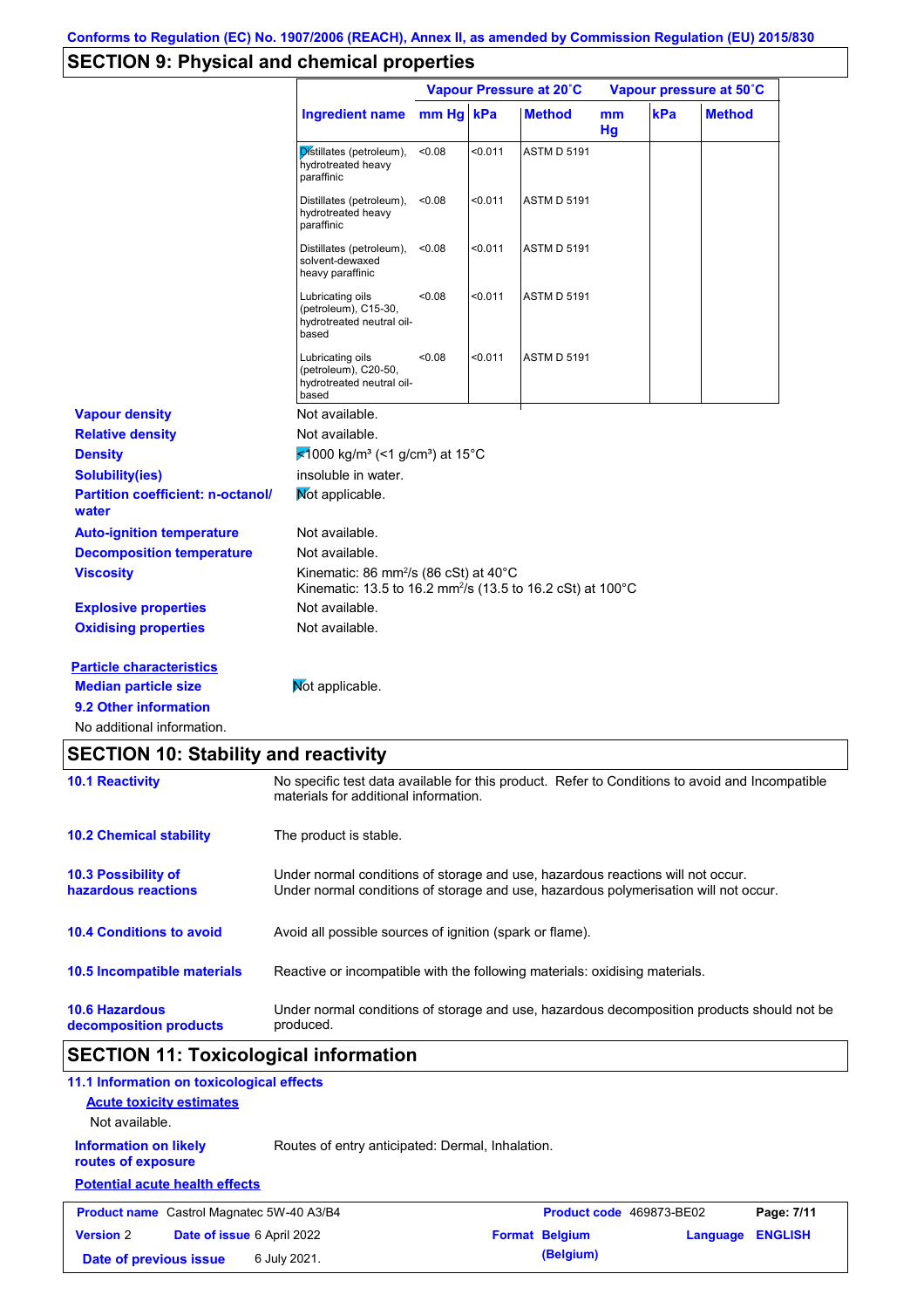## **SECTION 11: Toxicological information**

| <b>Inhalation</b>                       | Vapour inhalation under ambient conditions is not normally a problem due to low vapour<br>pressure.                                                                                                                                                                                                                                                                                                             |
|-----------------------------------------|-----------------------------------------------------------------------------------------------------------------------------------------------------------------------------------------------------------------------------------------------------------------------------------------------------------------------------------------------------------------------------------------------------------------|
| <b>Ingestion</b>                        | No known significant effects or critical hazards.                                                                                                                                                                                                                                                                                                                                                               |
| <b>Skin contact</b>                     | Defatting to the skin. May cause skin dryness and irritation.                                                                                                                                                                                                                                                                                                                                                   |
| <b>Eye contact</b>                      | No known significant effects or critical hazards.                                                                                                                                                                                                                                                                                                                                                               |
|                                         | <b>Symptoms related to the physical, chemical and toxicological characteristics</b>                                                                                                                                                                                                                                                                                                                             |
| <b>Inhalation</b>                       | No specific data.                                                                                                                                                                                                                                                                                                                                                                                               |
| <b>Ingestion</b>                        | No specific data.                                                                                                                                                                                                                                                                                                                                                                                               |
| <b>Skin contact</b>                     | Adverse symptoms may include the following:<br>irritation<br>dryness<br>cracking                                                                                                                                                                                                                                                                                                                                |
| <b>Eye contact</b>                      | No specific data.                                                                                                                                                                                                                                                                                                                                                                                               |
|                                         | Delayed and immediate effects as well as chronic effects from short and long-term exposure                                                                                                                                                                                                                                                                                                                      |
| <b>Inhalation</b>                       | Overexposure to the inhalation of airborne droplets or aerosols may cause irritation of the<br>respiratory tract.                                                                                                                                                                                                                                                                                               |
| <b>Ingestion</b>                        | Ingestion of large quantities may cause nausea and diarrhoea.                                                                                                                                                                                                                                                                                                                                                   |
| <b>Skin contact</b>                     | Prolonged or repeated contact can defat the skin and lead to irritation and/or dermatitis.                                                                                                                                                                                                                                                                                                                      |
| <b>Eye contact</b>                      | Potential risk of transient stinging or redness if accidental eye contact occurs.                                                                                                                                                                                                                                                                                                                               |
| <b>Potential chronic health effects</b> |                                                                                                                                                                                                                                                                                                                                                                                                                 |
| <b>General</b>                          | <b>USED ENGINE OILS</b><br>Combustion products resulting from the operation of internal combustion engines contaminate<br>engine oils during use. Used engine oil may contain hazardous components which have the<br>potential to cause skin cancer. Frequent or prolonged contact with all types and makes of used<br>engine oil must therefore be avoided and a high standard of personal hygiene maintained. |
| <b>Carcinogenicity</b>                  | No known significant effects or critical hazards.                                                                                                                                                                                                                                                                                                                                                               |
| <b>Mutagenicity</b>                     | No known significant effects or critical hazards.                                                                                                                                                                                                                                                                                                                                                               |
| <b>Developmental effects</b>            | No known significant effects or critical hazards.                                                                                                                                                                                                                                                                                                                                                               |
| <b>Fertility effects</b>                | No known significant effects or critical hazards.                                                                                                                                                                                                                                                                                                                                                               |
|                                         |                                                                                                                                                                                                                                                                                                                                                                                                                 |

## **SECTION 12: Ecological information**

**12.1 Toxicity**

**Environmental hazards** Not classified as dangerous

### **12.2 Persistence and degradability**

Expected to be biodegradable.

### **12.3 Bioaccumulative potential**

This product is not expected to bioaccumulate through food chains in the environment.

| <b>12.4 Mobility in soil</b>                            |                                                                      |
|---------------------------------------------------------|----------------------------------------------------------------------|
| <b>Soil/water partition</b><br><b>coefficient (Koc)</b> | Not available.                                                       |
| <b>Mobility</b>                                         | Spillages may penetrate the soil causing ground water contamination. |

### **12.5 Results of PBT and vPvB assessment**

Product does not meet the criteria for PBT or vPvB according to Regulation (EC) No. 1907/2006, Annex XIII.

**12.6 Other adverse effects**

**Other ecological information**

Spills may form a film on water surfaces causing physical damage to organisms. Oxygen transfer could also be impaired.

# **SECTION 13: Disposal considerations**

| <b>13.1 Waste treatment methods</b>                                                                                                                                                                                                  |                            |  |                                 |          |                |  |
|--------------------------------------------------------------------------------------------------------------------------------------------------------------------------------------------------------------------------------------|----------------------------|--|---------------------------------|----------|----------------|--|
| <b>Product</b>                                                                                                                                                                                                                       |                            |  |                                 |          |                |  |
| <b>Methods of disposal</b><br>Where possible, arrange for product to be recycled. Dispose of via an authorised person/<br>licensed waste disposal contractor in accordance with local regulations.<br><b>Hazardous waste</b><br>Yes. |                            |  |                                 |          |                |  |
|                                                                                                                                                                                                                                      |                            |  |                                 |          |                |  |
| European waste catalogue (EWC)                                                                                                                                                                                                       |                            |  |                                 |          |                |  |
| <b>Product name</b> Castrol Magnatec 5W-40 A3/B4                                                                                                                                                                                     |                            |  | <b>Product code</b> 469873-BE02 |          | Page: 8/11     |  |
| <b>Version 2</b>                                                                                                                                                                                                                     | Date of issue 6 April 2022 |  | <b>Format Belgium</b>           | Language | <b>ENGLISH</b> |  |
| Date of previous issue                                                                                                                                                                                                               | 6 July 2021.               |  | (Belgium)                       |          |                |  |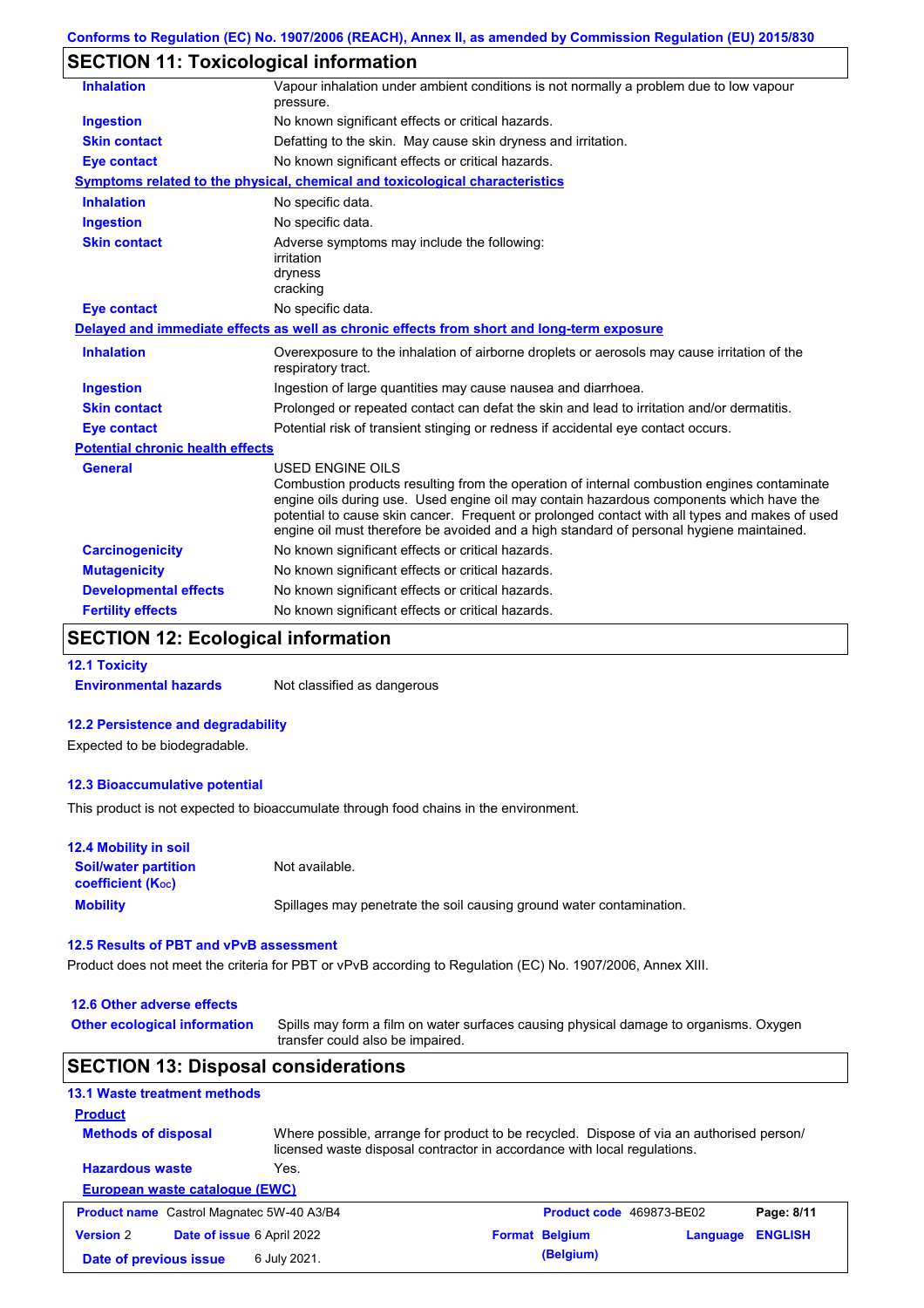## **SECTION 13: Disposal considerations**

| <b>Waste code</b><br><b>Waste designation</b> |                                                                                                                                                                                                                                      |  |  |  |
|-----------------------------------------------|--------------------------------------------------------------------------------------------------------------------------------------------------------------------------------------------------------------------------------------|--|--|--|
| 13 02 05*                                     | mineral-based non-chlorinated engine, gear and lubricating oils                                                                                                                                                                      |  |  |  |
| disposal code to be assigned by the end user. | However, deviation from the intended use and/or the presence of any potential contaminants may require an alternative waste                                                                                                          |  |  |  |
| <b>Packaging</b>                              |                                                                                                                                                                                                                                      |  |  |  |
| <b>Methods of disposal</b>                    | Where possible, arrange for product to be recycled. Dispose of via an authorised person/<br>licensed waste disposal contractor in accordance with local regulations.                                                                 |  |  |  |
| <b>Special precautions</b>                    | This material and its container must be disposed of in a safe way. Empty containers or liners<br>may retain some product residues. Avoid dispersal of spilt material and runoff and contact with<br>coil waterways drains and cowers |  |  |  |

soil, waterways, drains and sewers. **References** Commission 2014/955/EU Directive 2008/98/EC

## **SECTION 14: Transport information**

|                                           | <b>ADR/RID</b> | <b>ADN</b>     | <b>IMDG</b>    | <b>IATA</b>    |
|-------------------------------------------|----------------|----------------|----------------|----------------|
| 14.1 UN number                            | Not regulated. | Not regulated. | Not regulated. | Not regulated. |
| 14.2 UN proper<br>shipping name           |                |                |                |                |
| <b>14.3 Transport</b><br>hazard class(es) |                |                | -              |                |
| 14.4 Packing<br>group                     |                |                | $\overline{a}$ |                |
| 14.5<br><b>Environmental</b><br>hazards   | No.            | No.            | No.            | No.            |
| <b>Additional</b><br>information          |                |                | $\overline{a}$ |                |

**14.6 Special precautions for user** Not available.

**14.7 Transport in bulk according to IMO instruments** Not available.

## **SECTION 15: Regulatory information**

|                                                                                                                                                          | 15.1 Safety, health and environmental regulations/legislation specific for the substance or mixture                            |                          |          |                |
|----------------------------------------------------------------------------------------------------------------------------------------------------------|--------------------------------------------------------------------------------------------------------------------------------|--------------------------|----------|----------------|
| EU Regulation (EC) No. 1907/2006 (REACH)                                                                                                                 |                                                                                                                                |                          |          |                |
|                                                                                                                                                          | <b>Annex XIV - List of substances subject to authorisation</b>                                                                 |                          |          |                |
| <b>Annex XIV</b>                                                                                                                                         |                                                                                                                                |                          |          |                |
| None of the components are listed.                                                                                                                       |                                                                                                                                |                          |          |                |
| <b>Substances of very high concern</b>                                                                                                                   |                                                                                                                                |                          |          |                |
| None of the components are listed.                                                                                                                       |                                                                                                                                |                          |          |                |
| EU Regulation (EC) No. 1907/2006 (REACH)                                                                                                                 |                                                                                                                                |                          |          |                |
| <b>Annex XVII - Restrictions</b><br>on the manufacture,<br>placing on the market<br>and use of certain<br>dangerous substances,<br>mixtures and articles | Not applicable.                                                                                                                |                          |          |                |
| <b>Other regulations</b>                                                                                                                                 |                                                                                                                                |                          |          |                |
| <b>REACH Status</b>                                                                                                                                      | The company, as identified in Section 1, sells this product in the EU in compliance with the<br>current requirements of REACH. |                          |          |                |
| <b>United States inventory</b><br>(TSCA 8b)                                                                                                              | All components are active or exempted.                                                                                         |                          |          |                |
| <b>Product name</b> Castrol Magnatec 5W-40 A3/B4                                                                                                         |                                                                                                                                | Product code 469873-BE02 |          | Page: 9/11     |
| <b>Version 2</b><br>Date of issue 6 April 2022                                                                                                           |                                                                                                                                | <b>Format Belgium</b>    | Language | <b>ENGLISH</b> |
| Date of previous issue                                                                                                                                   | 6 July 2021.                                                                                                                   | (Belgium)                |          |                |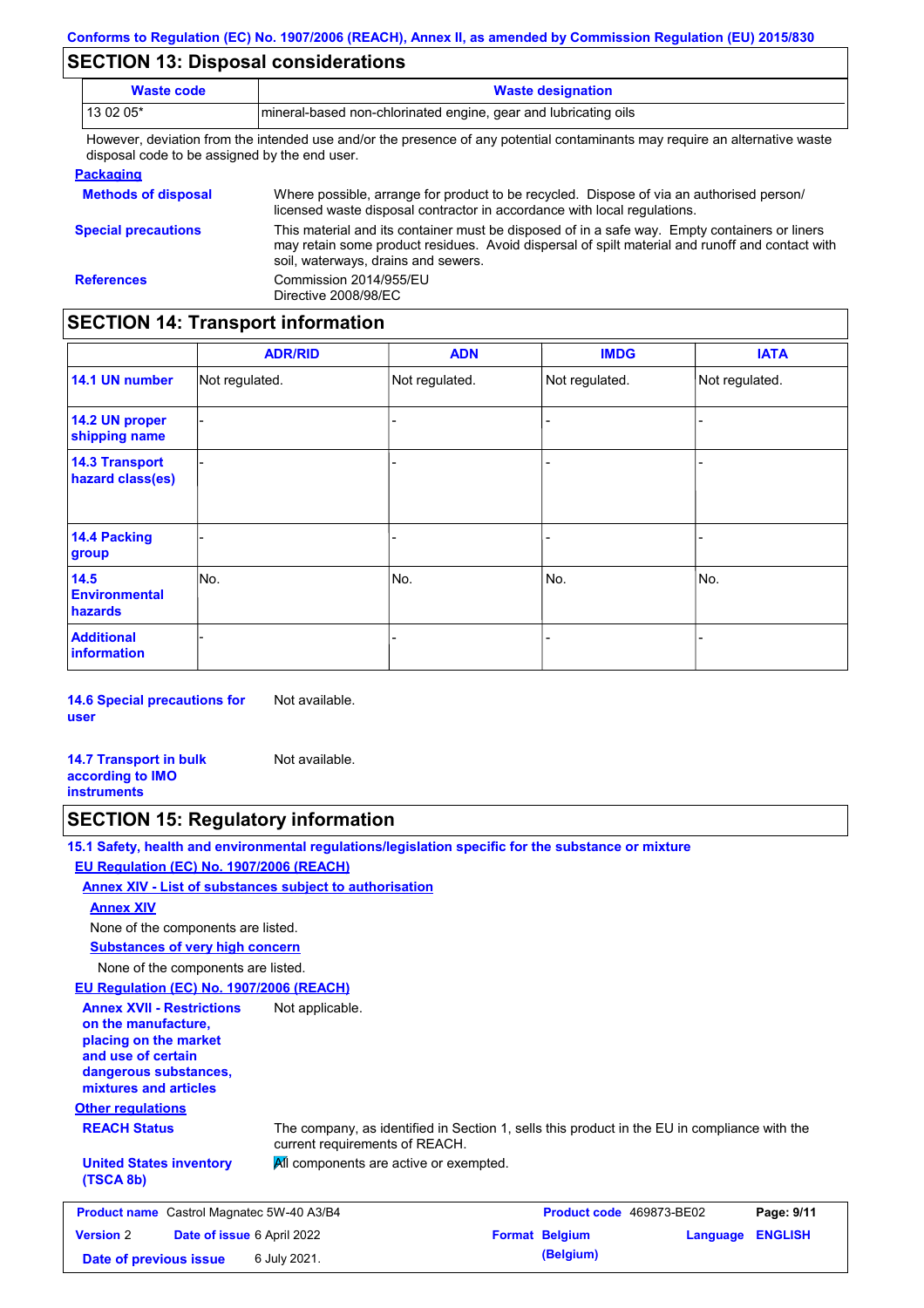# **SECTION 15: Regulatory information**

| <b>Australia inventory (AIIC)</b>                               | All components are listed or exempted. |
|-----------------------------------------------------------------|----------------------------------------|
| <b>Canada inventory</b>                                         | All components are listed or exempted. |
| <b>China inventory (IECSC)</b>                                  | All components are listed or exempted. |
| <b>Japan inventory (CSCL)</b>                                   | At least one component is not listed.  |
| <b>Korea inventory (KECI)</b>                                   | All components are listed or exempted. |
| <b>Philippines inventory</b><br>(PICCS)                         | At least one component is not listed.  |
| <b>Taiwan Chemical</b><br><b>Substances Inventory</b><br>(TCSI) | All components are listed or exempted. |
| Ozone depleting substances (1005/2009/EU)                       |                                        |
| Not listed.                                                     |                                        |
| Prior Informed Consent (PIC) (649/2012/EU)<br>Not listed.       |                                        |
| <b>Persistent Organic Pollutants</b><br>Not listed.             |                                        |

**EU - Water framework directive - Priority substances**

None of the components are listed.

**Seveso Directive**

This product is not controlled under the Seveso Directive.

| <b>15.2 Chemical safety</b> | A Chemical Safety Assessment has been carried out for one or more of the substances within  |
|-----------------------------|---------------------------------------------------------------------------------------------|
| assessment                  | this mixture. A Chemical Safety Assessment has not been carried out for the mixture itself. |

# **SECTION 16: Other information**

| <b>Abbreviations and acronyms</b>                                        | ADN = European Provisions concerning the International Carriage of Dangerous Goods by<br>Inland Waterway<br>ADR = The European Agreement concerning the International Carriage of Dangerous Goods by<br>Road<br>ATE = Acute Toxicity Estimate<br><b>BCF</b> = Bioconcentration Factor<br><b>CAS = Chemical Abstracts Service</b><br>CLP = Classification, Labelling and Packaging Regulation [Regulation (EC) No. 1272/2008]                                                                                                                                                                                                                                                                                                                                                                                                                                                                                                                                                                                                                                                                                                                                                                                                                                                                                                                                                                              |                                    |                  |             |  |  |
|--------------------------------------------------------------------------|-----------------------------------------------------------------------------------------------------------------------------------------------------------------------------------------------------------------------------------------------------------------------------------------------------------------------------------------------------------------------------------------------------------------------------------------------------------------------------------------------------------------------------------------------------------------------------------------------------------------------------------------------------------------------------------------------------------------------------------------------------------------------------------------------------------------------------------------------------------------------------------------------------------------------------------------------------------------------------------------------------------------------------------------------------------------------------------------------------------------------------------------------------------------------------------------------------------------------------------------------------------------------------------------------------------------------------------------------------------------------------------------------------------|------------------------------------|------------------|-------------|--|--|
|                                                                          | CSA = Chemical Safety Assessment<br>CSR = Chemical Safety Report<br><b>DMEL = Derived Minimal Effect Level</b><br>DNEL = Derived No Effect Level<br>EINECS = European Inventory of Existing Commercial chemical Substances<br>ES = Exposure Scenario<br>EUH statement = CLP-specific Hazard statement<br>EWC = European Waste Catalogue<br>GHS = Globally Harmonized System of Classification and Labelling of Chemicals<br>IATA = International Air Transport Association<br>IBC = Intermediate Bulk Container<br><b>IMDG</b> = International Maritime Dangerous Goods<br>LogPow = logarithm of the octanol/water partition coefficient<br>MARPOL = International Convention for the Prevention of Pollution From Ships, 1973 as<br>modified by the Protocol of 1978. ("Marpol" = marine pollution)<br>OECD = Organisation for Economic Co-operation and Development<br>PBT = Persistent, Bioaccumulative and Toxic<br><b>PNEC</b> = Predicted No Effect Concentration<br>REACH = Registration, Evaluation, Authorisation and Restriction of Chemicals Regulation<br>[Regulation (EC) No. 1907/2006]<br>RID = The Regulations concerning the International Carriage of Dangerous Goods by Rail<br><b>RRN = REACH Registration Number</b><br>SADT = Self-Accelerating Decomposition Temperature<br>SVHC = Substances of Very High Concern<br>STOT-RE = Specific Target Organ Toxicity - Repeated Exposure |                                    |                  |             |  |  |
|                                                                          |                                                                                                                                                                                                                                                                                                                                                                                                                                                                                                                                                                                                                                                                                                                                                                                                                                                                                                                                                                                                                                                                                                                                                                                                                                                                                                                                                                                                           |                                    |                  |             |  |  |
|                                                                          |                                                                                                                                                                                                                                                                                                                                                                                                                                                                                                                                                                                                                                                                                                                                                                                                                                                                                                                                                                                                                                                                                                                                                                                                                                                                                                                                                                                                           |                                    |                  |             |  |  |
|                                                                          |                                                                                                                                                                                                                                                                                                                                                                                                                                                                                                                                                                                                                                                                                                                                                                                                                                                                                                                                                                                                                                                                                                                                                                                                                                                                                                                                                                                                           |                                    |                  |             |  |  |
|                                                                          |                                                                                                                                                                                                                                                                                                                                                                                                                                                                                                                                                                                                                                                                                                                                                                                                                                                                                                                                                                                                                                                                                                                                                                                                                                                                                                                                                                                                           |                                    |                  |             |  |  |
|                                                                          |                                                                                                                                                                                                                                                                                                                                                                                                                                                                                                                                                                                                                                                                                                                                                                                                                                                                                                                                                                                                                                                                                                                                                                                                                                                                                                                                                                                                           |                                    |                  |             |  |  |
|                                                                          | STOT-SE = Specific Target Organ Toxicity - Single Exposure<br>$TWA = Time weighted average$<br>$UN = United Nations$<br>UVCB = Complex hydrocarbon substance<br>VOC = Volatile Organic Compound                                                                                                                                                                                                                                                                                                                                                                                                                                                                                                                                                                                                                                                                                                                                                                                                                                                                                                                                                                                                                                                                                                                                                                                                           |                                    |                  |             |  |  |
| <b>Product name</b> Castrol Magnatec 5W-40 A3/B4                         |                                                                                                                                                                                                                                                                                                                                                                                                                                                                                                                                                                                                                                                                                                                                                                                                                                                                                                                                                                                                                                                                                                                                                                                                                                                                                                                                                                                                           | Product code 469873-BE02           |                  | Page: 10/11 |  |  |
| <b>Version 2</b><br>Date of issue 6 April 2022<br>Date of previous issue | 6 July 2021.                                                                                                                                                                                                                                                                                                                                                                                                                                                                                                                                                                                                                                                                                                                                                                                                                                                                                                                                                                                                                                                                                                                                                                                                                                                                                                                                                                                              | <b>Format Belgium</b><br>(Belgium) | Language ENGLISH |             |  |  |